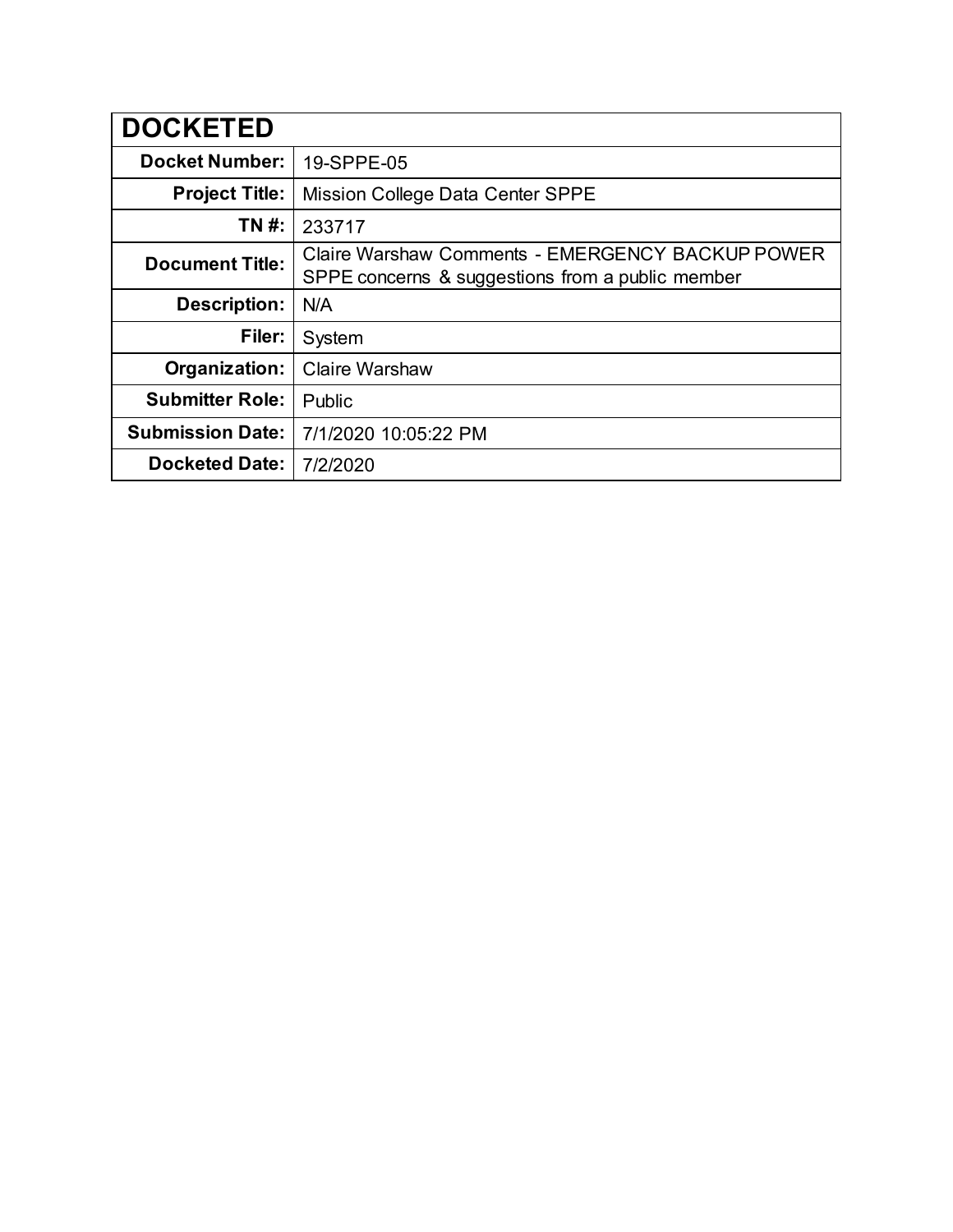*Comment Received From: Claire Warshaw Submitted On: 7/1/2020 Docket Number: 19-SPPE-05*

## **2020\_07\_01 EMERGENCY BACKUP POWER SPPE concerns & suggestions from a public member**

As a member of the public, a native Californian, who grew up in the 1970s smoggy San Fernando Valley prior to vehicle smog check mandates, who lived and worked in Santa Clara county during the late 1980 $\hat{a} \in \mathbb{R}^N$ s, and Santa Cruz county during the 1989 earthquake, and who worked as an Engineering Designer for the Sacramento Municipal Utility District, 2005-2015, I am concerned about the cumulative effects of emergency backup diesel generation design acceptance.

I am especially concerned about cumulative effects of emergency backup generation design having experienced and realized earthquake, and after reading about other emergency caused outages. Santa Clara is nearby to coastal range vegetation, which occasionally has wildfire emergency events. Further, Santa Clara county is subject potentially to Public Safety Power Outages, which became outage realities to many Californians in 2019. Per local news, residential customers purchased individual generators, most of which run on combustion fuel. Today, in my mailbox, I received a coupon for a  $â€ceHome$  Standby Generator, $―$  by Champion Power Equipment; according to their website today, their residential generators can run on propane or one's home's natural gas system.

Per recent California Energy Commission (CEC) small power plant exemption (SPPE) process applicants, it seems if there were an outage emergency, that there might be substantial cumulative effects of one to six data center diesel backup generators plus nearby residential customer generators, and possibly wildfire smoke, depending on the emergency. I urge the stakeholders involved to realize that Santa Clara County has already developed intense appearing industrial areas, in recent decades, and borders residential communities that could be adversely affected by new polluting resources. The area looks extremely industrial and likely has few local residents who have the time and energy to attempt to interact publicly in their spare time, with the CEC on SPPE projects in their vicinity.

The six Santa Clara backup generation data center SPPE projects seem to have been submitted maximizing the power that can be produced (

Environmental analysis has seemingly determined that emergency data preparation possibilities are speculative. This is true. However, these are clearly  $\hat{a} \in \hat{c}$  emergency  $\hat{a} \in \mathbb{N}$ labeled design projects. Plus, it seems the world has experienced is that emergencies grow over time with intensity, possibly due to increasing population, with some bad acting people, possibly due to climate change due to increasing greenhouse gases including atmospheric ozone depletion, increasing heat, solar radiance and possibly other ideas (industrial space concepts and electromagnetic fields might become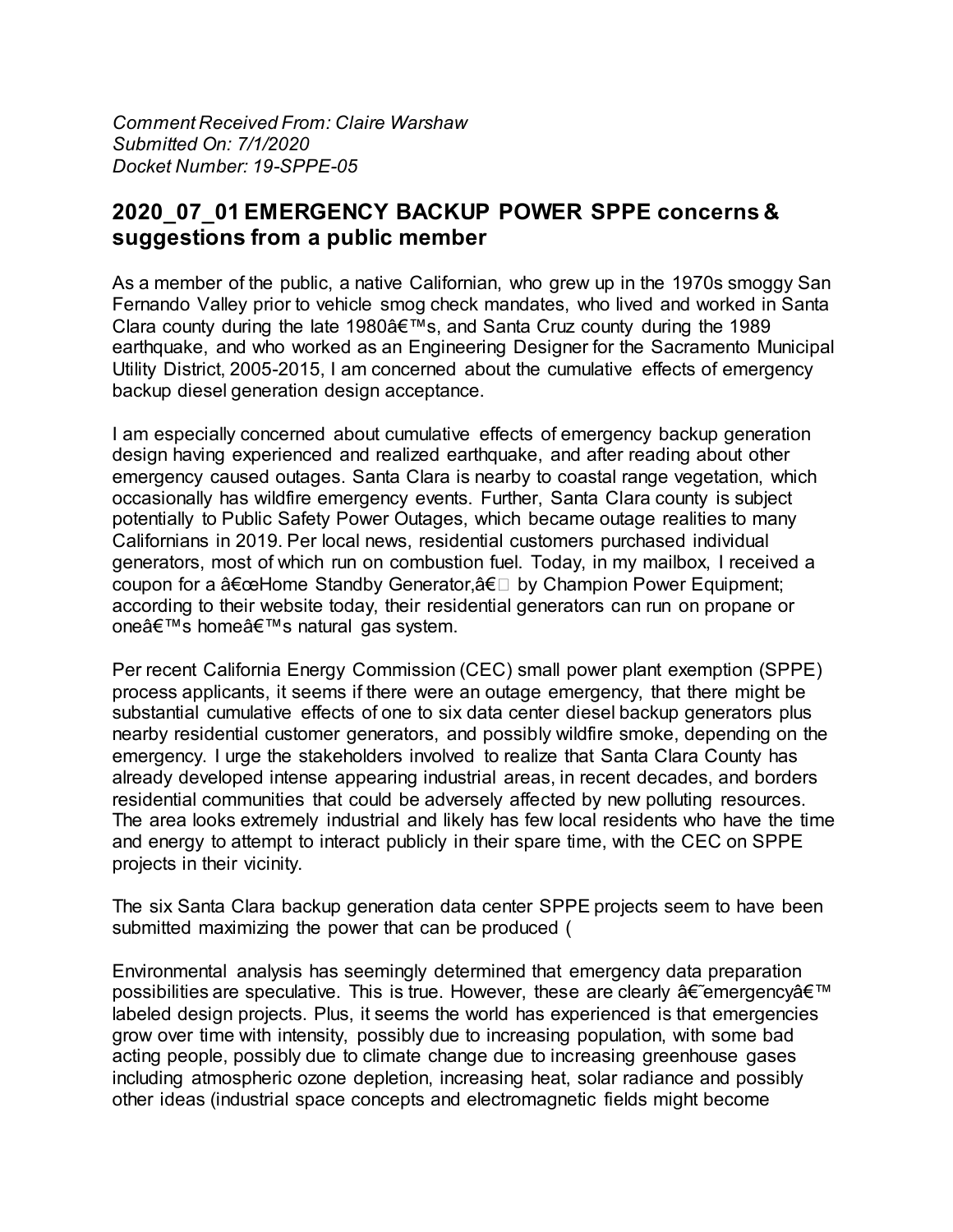hazards too). The 1989 Loma Prieta earthquake outage and more recent Santa Rosa Tubbs and related urban wildfires, could give reasonable data for forecasting possible emergency outage problems, if entities insist upon designing and accepting building emergency backup power for less critical assets.

It is of concern, from a x-SMUD Designer, that Silicon Valley Power representatives might be involved in design acceptance at their local jurisdiction. If there are dual employment interactions, Santa Clara residents might need advice on how to protect themselves from new projects, such as these.

Backup generation installs in 2020 might last a decade or more. I worked near a backup generator near SMUD buildings before 2013. More often than I ever expected our old 59th Street building, incurred an outage or was subject to emergency testing, prompting evacuation and deployment of a loud generator start, with a small cloud of emissions across the street from our office. A few lights would remain on as employees exited the building.

In these recent Santa Clara emergency backup data center projects, it is not one of these machines, but over 20 emergency backup generators in one project that are set to deploy in an emergency. With six projects, there would be six areas in one county deploying many diesel generators at one time. Though located in industrial areas, it seems that emergency operations with associated emissions, potentially could become more hazardous, e.g., driving on nearby freeways, than the emergencies which originally created an electrical outage.

In the last 3-4 years, I listened to utility, city and county representatives bring clean energy plans before the Commission. When these new Santa Clara data centers started to be submitted for small power plant exemptions, I wondered why they were designed to incorporate non-renewable diesel. Diesel has been known to be a dirty fuel which contributes to emissions and can cause substantial health problems. The plans obviously make no progress towards cleaner energy. Are persons designing forecasted stranded asset projects to appease the oil and gas industries? Did the Santa Clara 2019 hydrogen plant accident impede progress towards incorporating clean hydrogen fuel backup generation? Local community progress towards clean energy, and goals from climate legislation such as Senate Bills 350 and 100, started with applause at the Commission business meetings, but seemingly has not given necessary follow-up construction design people clean energy signals to proceed with. Local representatives now may need to take further measures to put their plans into reality, with their own people to further aid clean energy progress.

Building designers could be encouraged and then mandated to plan a second form of emergency backup generation. Part of the problems with design, as well as other processes, such as actual construction, is implementing change. (Note: I was not a building designer but took building and lot construction design plans to do my work at SMUD.) Change has not been the budget person's friend, so it seems with our conservative building industries. If building designers were mandated to provide plans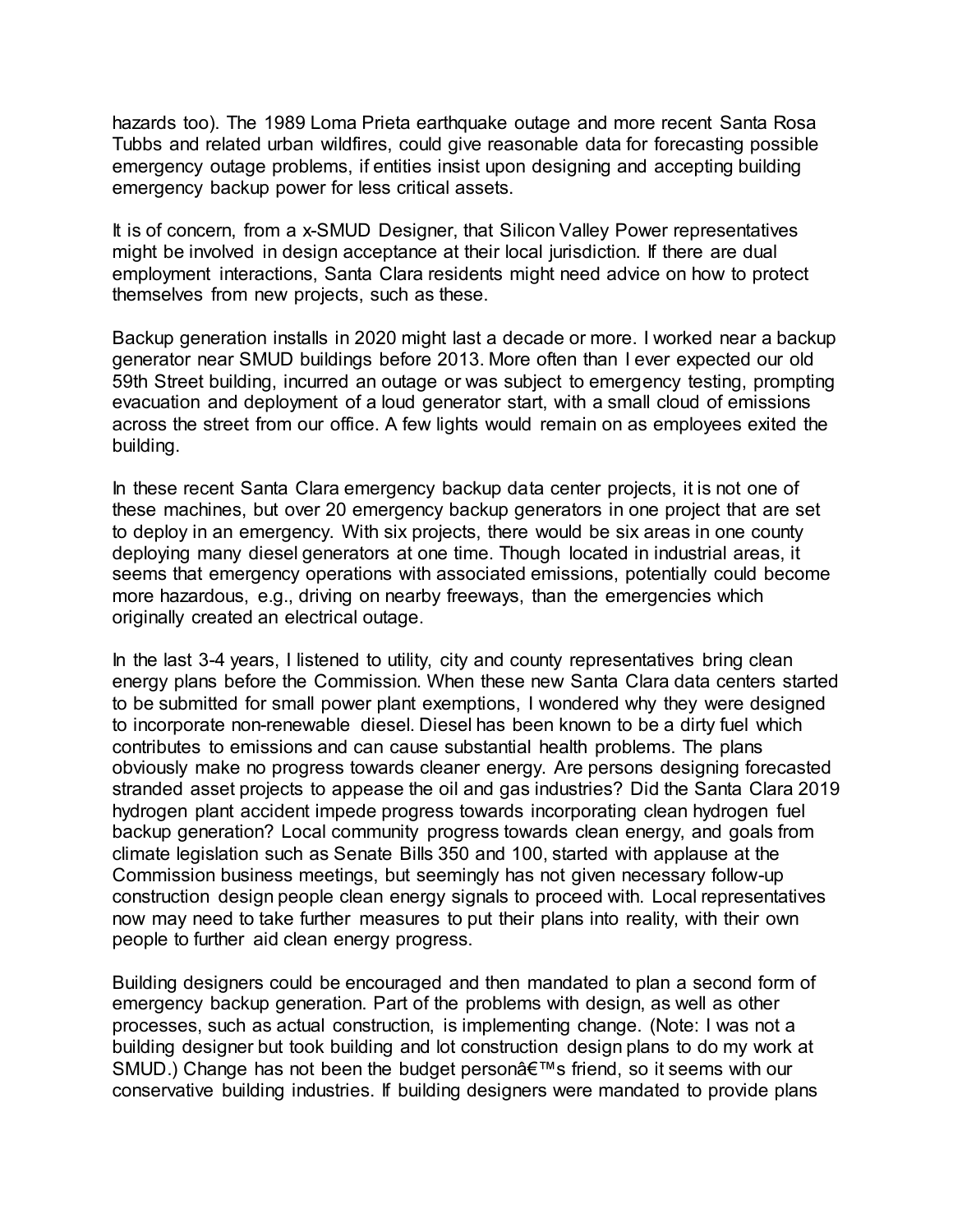for an alternative backup generation replacement plan, even if the plan is for 5-10 years after construction is completed, then building designers might start learning new processes and also become more at ease. My suggestions are for stakeholders to encourage educational changes in the design process. For example; New backup fuel generators installed in 2020 or beyond needs to be run on 100% clean fuel if and when that clean renewable fuel becomes available. Make certain plan submittal to local jurisdictions has a plan to change to clean energy when the alternative is ready, as part of the budgeted building construction plan, adding another construction phase. Have building designers chose and evaluate a current preferred emergency clean energy backup generation research option with a plan for eventual replacement of diesel power.

As for the California Energy Commission, it was difficult to imagine supporting a given project, from a past SMUD employee's perspective, who worked in construction, if submitting persons changed their data substantially, as was suggested in at least one of these emergency backup data center projects. If project submitters suggested that a data building was probably going to use much less energy than suggested in original submitting documents, then that submitting entity ought to resubmit their data and the CEC ought to re-start the review process at time zero. Otherwise, public people might be hurt participating and evaluating CEC processes. In addition, I was surprised the CEC would sponsor doctors who would claim emissions from one of these individual projects was not a public health hazard; even if the most dangerous location of the project normally does not have a human, sometimes sabotaging events happen to people when opportunities like a distinct hazardous placement is available. It is unusual to imagine small diesel inhalations being realistic in terms of human health despite project emission small numbers. Further, at the end of a recent evidentiary hearing, listening to verbal shaming discipline spoken by a project lawyer, it seemed a robot would have been an appropriate suggestion for future CEC participating public audience members. To state that these projects had no public participation, other than registered project intervenor, is not looking relevant.

*Additional submitted attachment is included below.*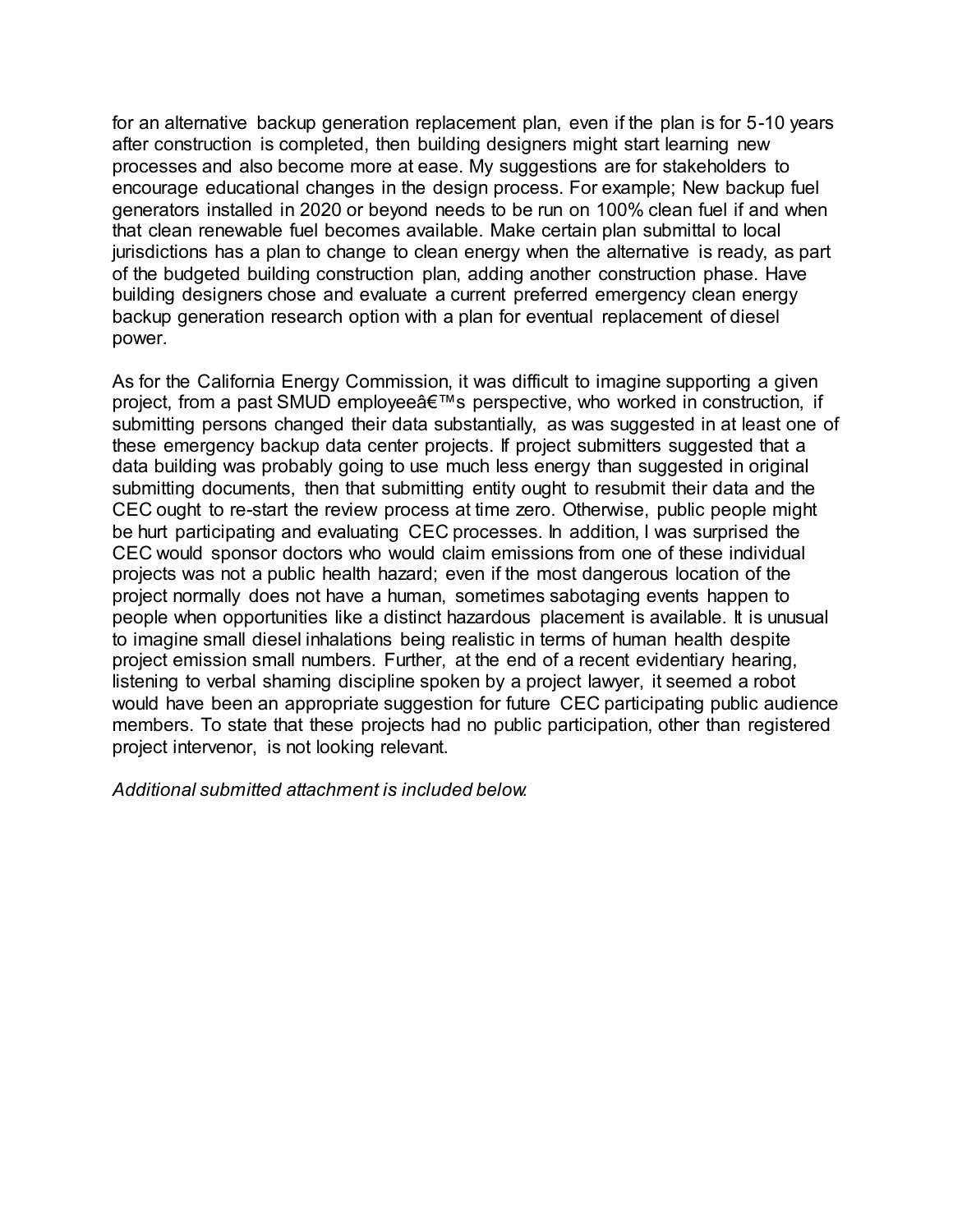As a member of the public, a native Californian, who grew up in the 1970s smoggy San Fernando Valley prior to vehicle smog check mandates, who lived and worked in Santa Clara county during the late 1980's, and Santa Cruz county during the 1989 earthquake, and who worked as an Engineering Designer for the Sacramento Municipal Utility District, 2005-2015, I am concerned about the cumulative effects of emergency backup diesel generation design acceptance.

I am especially concerned about cumulative effects of emergency backup generation design having experienced and realized earthquake, and after reading about other emergency caused outages. Santa Clara is nearby to coastal range vegetation, which occasionally has wildfire emergency events. Further, Santa Clara county is subject potentially to Public Safety Power Outages, which became outage realities to many Californians in 2019. Per local news, residential customers purchased individual generators, most of which run on combustion fuel. Today, in my mailbox, I received a coupon for a "Home Standby Generator," by Champion Power Equipment; according to their website today, their residential generators can run on propane or one's home's natural gas system.

Per recent California Energy Commission (CEC) small power plant exemption (SPPE) process applicants, it seems if there were an outage emergency, that there might be substantial cumulative effects of one to six data center diesel backup generators plus nearby residential customer generators, and possibly wildfire smoke, depending on the emergency. I urge the stakeholders involved to realize that Santa Clara County has already developed intense appearing industrial areas, in recent decades, and borders residential communities that could be adversely affected by new polluting resources. The area looks extremely industrial and likely has few local residents who have the time and energy to attempt to interact publicly in their spare time, with the CEC on SPPE projects in their vicinity.

The six Santa Clara backup generation data center SPPE projects seem to have been submitted maximizing the power that can be produced (<100 MW) under exemption. It almost appears that these projects could make a diesel power plant using separate buildings. Evaluation of this unique new project submittal situation needs a standardized cumulative threshold number to sum all six project emergency backup emissions plus nearby residential purchased backup generation emissions, with the additional possibility of smoke particulate matter. The Initial Study/Negative Mitigated Declaration document indicates measurement on one project at a time, shares high values of particulate matter size 10 in a recent year, and does not seem to prevent a large number of design projects to be installed in a vicinity which can potentially create power using backup generation design. If Santa Clara county and Silicon Valley Power want to indicate that its locality will rarely have emergencies as evaluated in the IS/MND, then it would probably help public and environmental health if officials insisted these new data centers be designed without emergency backup generation.

*California Energy Commission Docket Comment RE: Six recently submitted Santa Clara County Data Center Emergency Backup Diesel Generator Projects for Small Power Plant Exemptions Claire Warshaw, July 1, 2020, Page 1 of 3* Environmental analysis has seemingly determined that emergency data preparation possibilities are speculative. This is true. However, these are clearly 'emergency'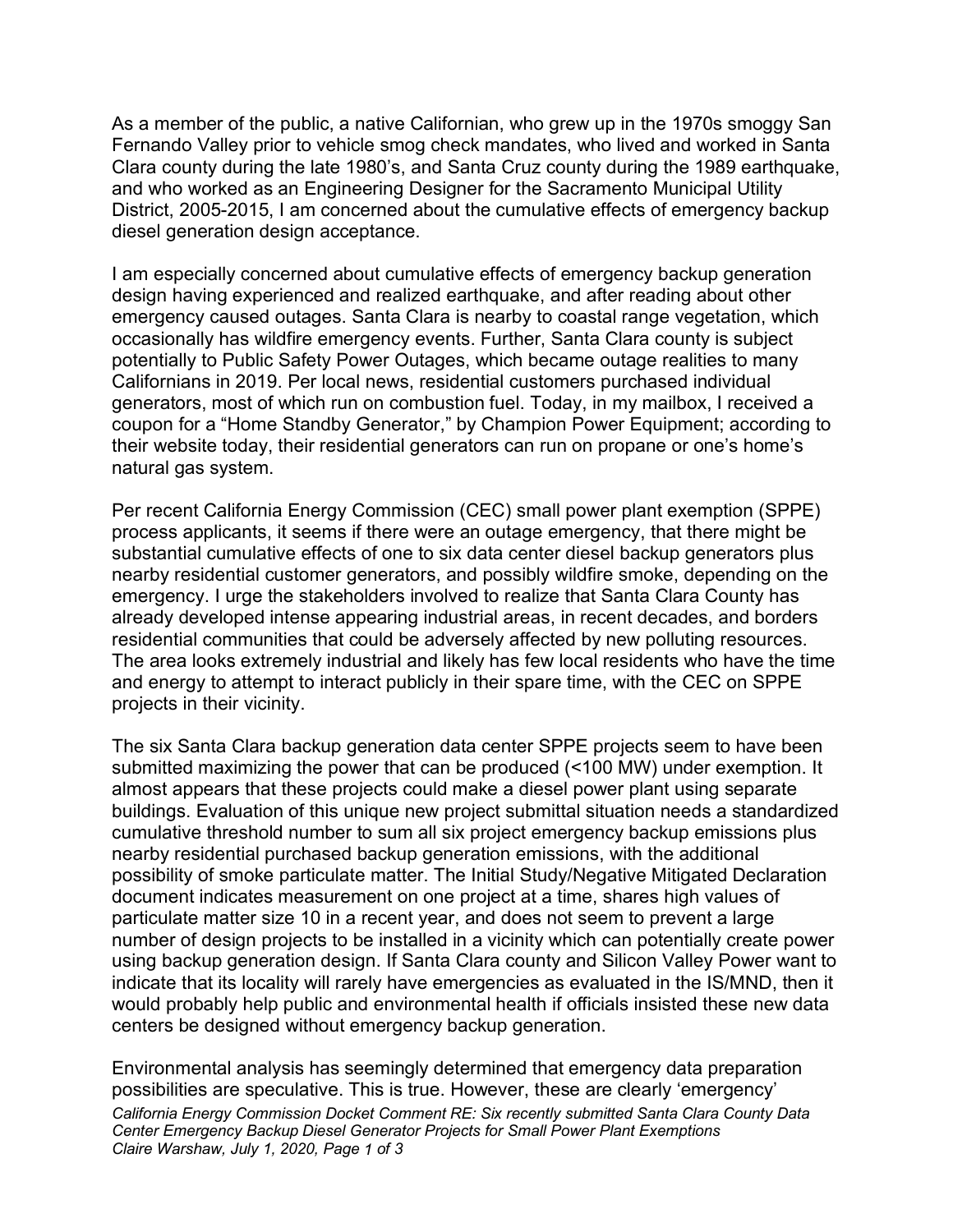labeled design projects. Plus, it seems the world has experienced is that emergencies grow over time with intensity, possibly due to increasing population, with some bad acting people, possibly due to climate change due to increasing greenhouse gases including atmospheric ozone depletion, increasing heat, solar radiance and possibly other ideas (industrial space concepts and electromagnetic fields might become hazards too). The 1989 Loma Prieta earthquake outage and more recent Santa Rosa Tubbs and related urban wildfires, could give reasonable data for forecasting possible emergency outage problems, if entities insist upon designing and accepting building emergency backup power for less critical assets.

It is of concern, from a x-SMUD Designer, that Silicon Valley Power representatives might be involved in design acceptance at their local jurisdiction. If there are dual employment interactions, Santa Clara residents might need advice on how to protect themselves from new projects, such as these.

Backup generation installs in 2020 might last a decade or more. I worked near a backup generator near SMUD buildings before 2013. More often than I ever expected our old 59<sup>th</sup> Street building, incurred an outage or was subject to emergency testing, prompting evacuation and deployment of a loud generator start, with a small cloud of emissions across the street from our office. A few lights would remain on as employees exited the building.

In these recent Santa Clara emergency backup data center projects, it is not one of these machines, but over 20 emergency backup generators in one project that are set to deploy in an emergency. With six projects, there would be six areas in one county deploying many diesel generators at one time. Though located in industrial areas, it seems that emergency operations with associated emissions, potentially could become more hazardous, e.g., driving on nearby freeways, than the emergencies which originally created an electrical outage.

In the last 3-4 years, I listened to utility, city and county representatives bring clean energy plans before the Commission. When these new Santa Clara data centers started to be submitted for small power plant exemptions, I wondered why they were designed to incorporate non-renewable diesel. Diesel has been known to be a dirty fuel which contributes to emissions and can cause substantial health problems. The plans obviously make no progress towards cleaner energy. Are persons designing forecasted stranded asset projects to appease the oil and gas industries? Did the Santa Clara 2019 hydrogen plant accident impede progress towards incorporating clean hydrogen fuel backup generation? Local community progress towards clean energy, and goals from climate legislation such as Senate Bills 350 and 100, started with applause at the Commission business meetings, but seemingly has not given necessary follow-up construction design people clean energy signals to proceed with. Local representatives now may need to take further measures to put their plans into reality, with their own people to further aid clean energy progress.

*California Energy Commission Docket Comment RE: Six recently submitted Santa Clara County Data Center Emergency Backup Diesel Generator Projects for Small Power Plant Exemptions Claire Warshaw, July 1, 2020, Page 2 of 3*